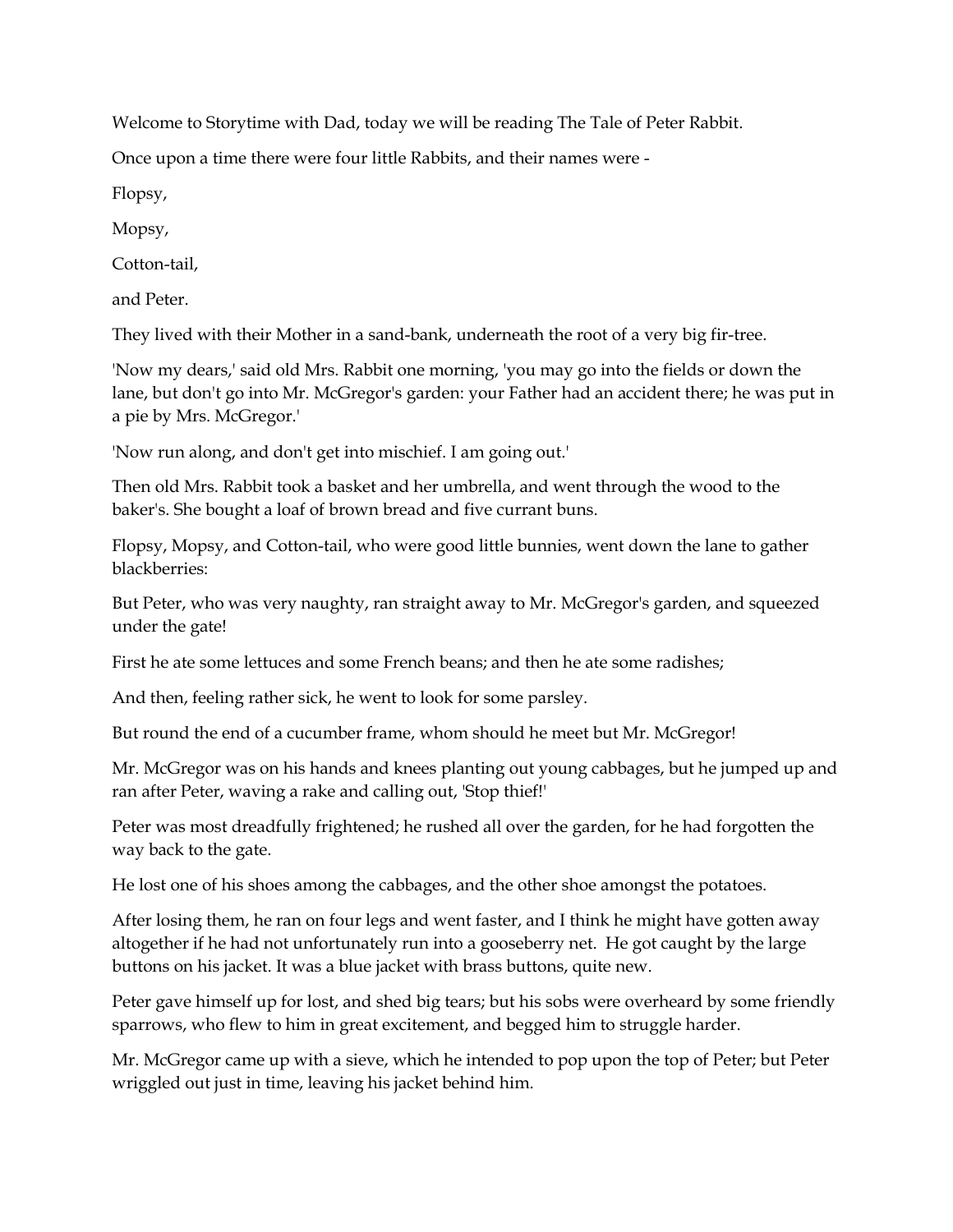And rushed into the tool-shed, and jumped into a can. It would have been a beautiful thing to hide in, if it had not had so much water in it.

Mr. McGregor was quite sure that Peter was somewhere in the tool-shed, perhaps hidden underneath a flower-pot. He began to turn them over carefully, looking under each.

Presently Peter sneezed—'Kertyschoo!' Mr. McGregor was after him in no time and tried to put his foot upon Peter, who jumped out of a window, upsetting three plants. The window was too small for Mr. McGregor, and he was tired of running after Peter. He went back to his work.

Peter sat down to rest; he was out of breath and trembling with fright, and he had not the least idea which way to go. Also he was very damp with sitting in that can.

After a time he began to wander about, going lippity—lippity—not very fast, and looking all round.

He found a door in a wall; but it was locked, and there was no room for a fat little rabbit to squeeze underneath.

An old mouse was running in and out over the stone doorstep, carrying peas and beans to her family in the wood. Peter asked her the way to the gate, but she had such a large pea in her mouth that she could not answer. She only shook her head at him. Peter began to cry.

Then he tried to find his way straight across the garden, but he became more and more puzzled. Presently, he came to a pond where Mr. McGregor filled his water-cans. A white cat was staring at some gold-fish, she sat very, very still, but now and then the tip of her tail twitched as if it were alive. Peter thought it best to go away without speaking to her; he had heard about cats from his cousin, little Benjamin Bunny.

He went back towards the tool-shed, but suddenly, quite close to him, he heard the noise of a hoe—scr-r-ritch, scratch, scratch, scritch. Peter scuttered underneath the bushes. But presently, as nothing happened, he came out, and climbed upon a wheelbarrow and peeped over. The first thing he saw was Mr. McGregor hoeing onions. His back was turned towards Peter, and beyond him was the gate!

Peter got down very quietly off the wheelbarrow; and started running as fast as he could go, along a straight walk behind some black-currant bushes.

Mr. McGregor caught sight of him at the corner, but Peter did not care. He slipped underneath the gate, and was safe at last in the wood outside the garden.

Mr. McGregor hung up the little jacket and the shoes for a scare-crow to frighten the blackbirds.

Peter never stopped running or looked behind him till he got home to the big fir-tree.

He was so tired that he flopped down upon the nice soft sand on the floor of the rabbit-hole and shut his eyes. His mother was busy cooking; she wondered what he had done with his clothes. It was the second little jacket and pair of shoes that Peter had lost in a fortnight!

I am sorry to say that Peter was not very well during the evening.